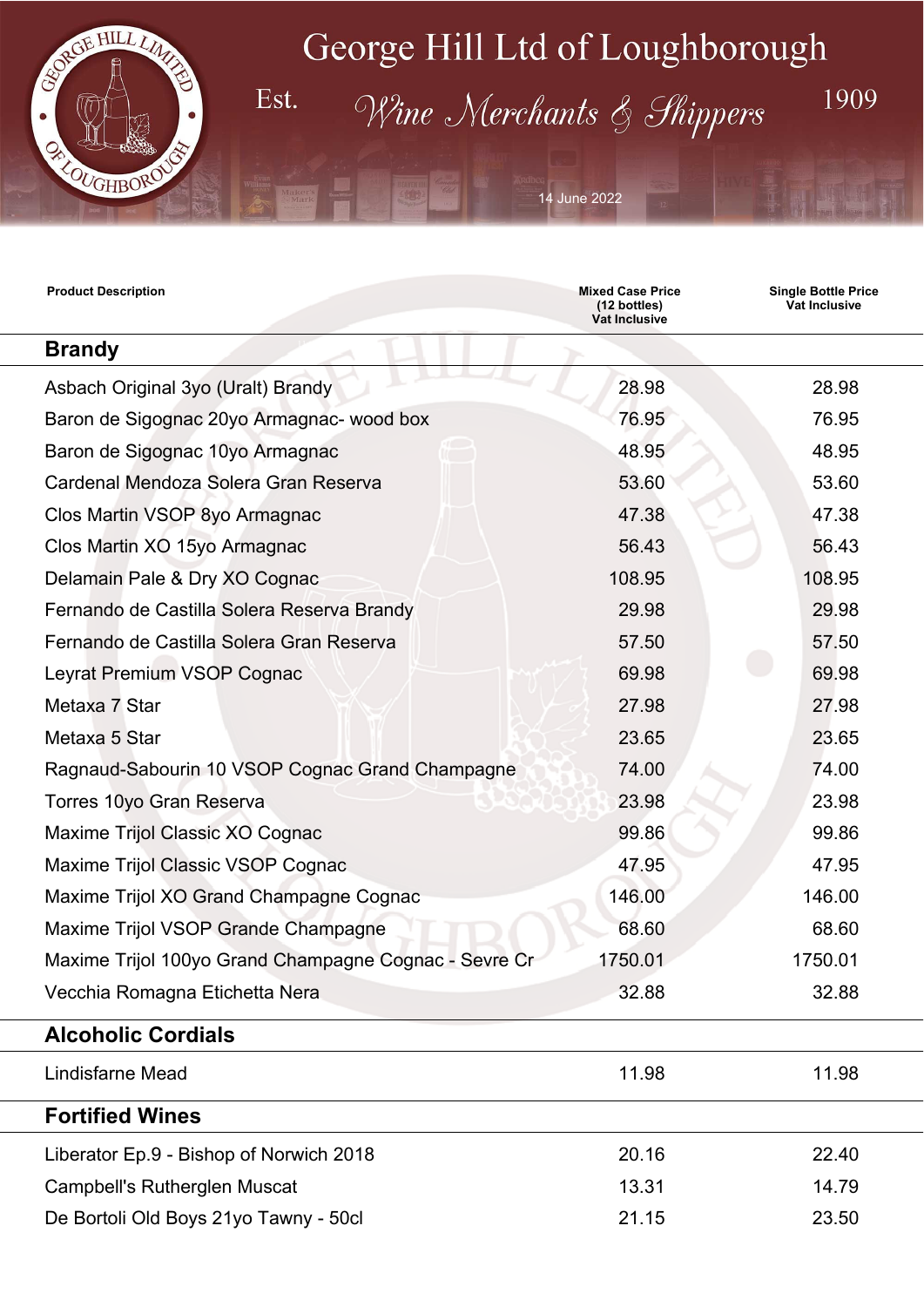| <b>Product Description</b>                                | <b>Mixed Case Price</b><br>(12 bottles)<br><b>Vat Inclusive</b> | <b>Single Bottle Price</b><br><b>Vat Inclusive</b> |
|-----------------------------------------------------------|-----------------------------------------------------------------|----------------------------------------------------|
| Stanton & Killeen Rutherglen Muscat - 37.5cl              | 14.09                                                           | 15.65                                              |
| Rallo Azienda Agricola Soleras 20yo Marsala - 50cl        | 28.41                                                           | 29.90                                              |
| Bodeg Malaga Virgen - PX Reserva de Familia 50cl          | 14.36                                                           | 15.95                                              |
| Pellegrino Marsala Dolce - HALF BOTTLE                    | 8.25                                                            | 8.25                                               |
| Pellegrino Marsala Dolce                                  | 12.98                                                           | 12.98                                              |
| Pellegrino Marsala Secco                                  | 12.98                                                           | 12.98                                              |
| RUBIS - 50cl                                              | 12.58                                                           | 13.98                                              |
| Stanton & Killeen Classic Rutherglen Muscat 12yo - 37.5cl | 19.43                                                           | 21.59                                              |
| Stanton & Killeen Grand Rutherglen Muscat - 37.5cl        | 37.75                                                           | 41.95                                              |
| Stanton & Killeen Rare Rutherglen Muscat - 37.5cl         | 48.06                                                           | 53.40                                              |
| Stanton & Killeen Classic Rutherglen Topaque - 37.5cl     | 20.16                                                           | 22.40                                              |
| Stanton & Killeen Grand Rutherglen Topaque - 37.5cl       | 37.75                                                           | 41.95                                              |
| Zuccardi Malamado Fortified Malbec                        | 17.96                                                           | 19.95                                              |
| Gin                                                       |                                                                 |                                                    |
| <b>Barbers London Dry Gin</b>                             | 29.75                                                           | 29.75                                              |
| The Botanist Islay Dry Gin                                | 39.95                                                           | 39.95                                              |
| <b>Burleighs Signature Gin</b>                            | 35.00                                                           | 35.00                                              |
| <b>Burleighs Distillers Cut Gin</b>                       | 40.00                                                           | 40.00                                              |
| <b>Burleighs Pink Gin</b>                                 | 37.50                                                           | 37.50                                              |
| <b>Burleighs Leicester Dry Gin</b>                        | 37.50                                                           | 37.50                                              |
| <b>Burleighs Leicester Tigers Gin</b>                     | 37.50                                                           | 37.50                                              |
| <b>Burleighs Richard III Gin</b>                          | 37.50                                                           | 37.50                                              |
| <b>Chase Seville Marmalade Gin</b>                        | 39.84                                                           | 39.84                                              |
| Chase Sloe and Mulberry Gin - 50cl                        | 29.98                                                           | 29.98                                              |
| Chase Pink Grapefruit and Pomelo Gin                      | 39.84                                                           | 39.84                                              |
| Chase Rhubarb and Bramley Apple Gin                       | 39.84                                                           | 39.84                                              |
| <b>Cruxland Gin</b>                                       | 32.50                                                           | 32.50                                              |
| Darnleys Elderflower & Citrus Gin                         | 29.40                                                           | 29.40                                              |
| Darnleys Spiced Gin                                       | 27.86                                                           | 30.95                                              |
| <b>Warners Elderflower Gin</b>                            | 38.00                                                           | 38.00                                              |
| <b>Fifty Pounds Gin</b>                                   | 39.85                                                           | 39.85                                              |
| Georges Old 59 Gin                                        | 38.60                                                           | 38.60                                              |
| Georges Old 59 Gin - 20cl                                 | 12.95                                                           | 12.95                                              |
| LAB + Organic Gin                                         | 28.95                                                           | 28.95                                              |
| <b>Masons Raspberry Gin</b>                               | 34.00                                                           | 34.00                                              |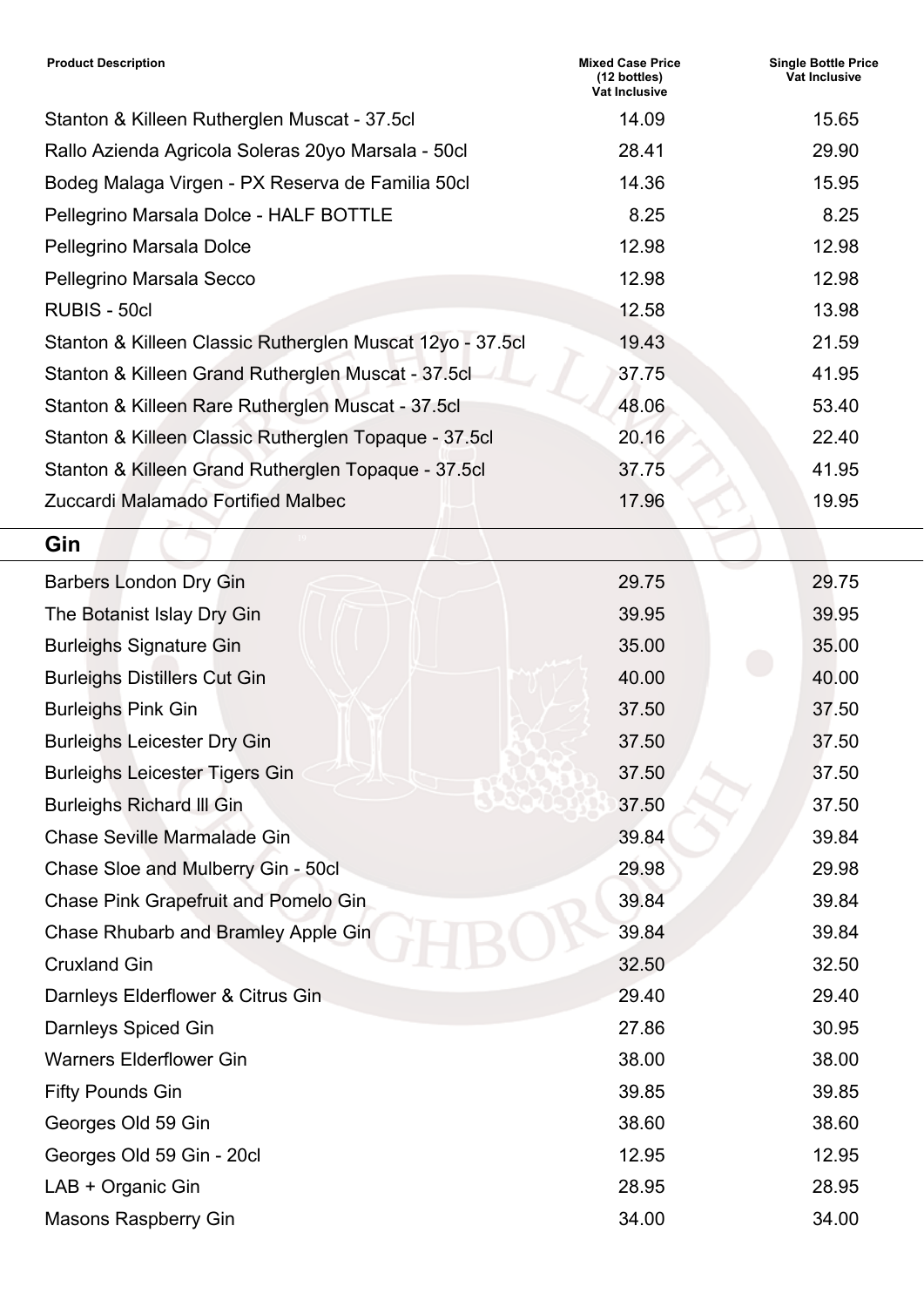| <b>Product Description</b>                      | <b>Mixed Case Price</b><br>(12 bottles)<br><b>Vat Inclusive</b> | <b>Single Bottle Price</b><br>Vat Inclusive |
|-------------------------------------------------|-----------------------------------------------------------------|---------------------------------------------|
| <b>Masons Yorkshire Dry Gin</b>                 | 30.00                                                           | 30.00                                       |
| Masons Yorkshire Dry Gin - 20cl                 | 13.50                                                           | 13.50                                       |
| Masons Yorkshire Tea Gin                        | 30.00                                                           | 30.00                                       |
| Masons Yorkshire Tea Gin - 20cl                 | 13.50                                                           | 13.50                                       |
| <b>Masons Lavender Gin</b>                      | 30.00                                                           | 30.00                                       |
| Masons Lavender Gin - 20cl                      | 13.50                                                           | 13.50                                       |
| Masons Orange and Lime Leaf Gin                 | 30.00                                                           | 30.00                                       |
| Masons Orange and Lime Leaf Gin - 20cl          | 13.50                                                           | 13.50                                       |
| Masons Pear and Pink Peppercorn Gin             | 30.00                                                           | 30.00                                       |
| Masons Pear and Pink Peppercorn Gin - 20cl      | 13.50                                                           | 13.50                                       |
| <b>Masons Pink Grapefruit and Cucumber</b>      | 34.00                                                           | 34.00                                       |
| Melton Mowbray Sloe Gin - 35cl                  | 17.60                                                           | 17.60                                       |
| Melton Mowbray Sloe Gin - 20cl                  | 10.95                                                           | 10.95                                       |
| <b>Martin Millers Gin</b>                       | 27.98                                                           | 27.98                                       |
| Pickering Original 1947 Gin                     | 29.85                                                           | 29.85                                       |
| Pickering Christmas Cookie Gin - 20cl           | 11.95                                                           | 11.95                                       |
| Pickering Pecan Pie Gin - 20cl                  | 11.95                                                           | 11.95                                       |
| Pickering Lemon and Basil Gin - 20cl            | 11.95                                                           | 11.95                                       |
| Pickering Chocolate Orange Gin - 20cl           | 11.95                                                           | 11.95                                       |
| Pickering Stawberry and black pepper Gin - 20cl | 11.95                                                           | 11.95                                       |
| Pickering Later Than Eight Gin - 20cl           | 11.95                                                           | 11.95                                       |
| Puerto de Indias Strawberry Gin                 | 26.95                                                           | 26.95                                       |
| <b>Warners Raspberry Gin</b>                    | 38.00                                                           | 38.00                                       |
| Seedlip Garden 108 - Non Alcoholic Spirit       | 27.95                                                           | 27.95                                       |
| Shining Cliff Spiced Gin - 50cl                 | 32.95                                                           | 32.95                                       |
| <b>Tanqueray Gin</b>                            | 24.89                                                           | 24.89                                       |
| Two Birds Dry Gin - 20cl                        | 13.00                                                           | 13.00                                       |
| Two Birds Strawberry & Vanilla Gin - 20cl       | 13.00                                                           | 13.00                                       |
| <b>Two Birds Rhubarb Gin</b>                    | 35.00                                                           | 35.00                                       |
| Two Birds Dry Gin                               | 33.00                                                           | 33.00                                       |
| Two Birds Sipping Gin                           | 45.00                                                           | 45.00                                       |
| Two Birds Old Tom Gin                           | 33.00                                                           | 33.00                                       |
| Two Birds Strawberry & Vanilla Gin              | 33.00                                                           | 33.00                                       |
| <b>Warners Rhubarb Gin</b>                      | 38.00                                                           | 38.00                                       |
| Chase GB Extra Dry Gin                          | 32.00                                                           | 32.00                                       |
| Zuidam Dutch Courage Gin                        | 40.65                                                           | 40.65                                       |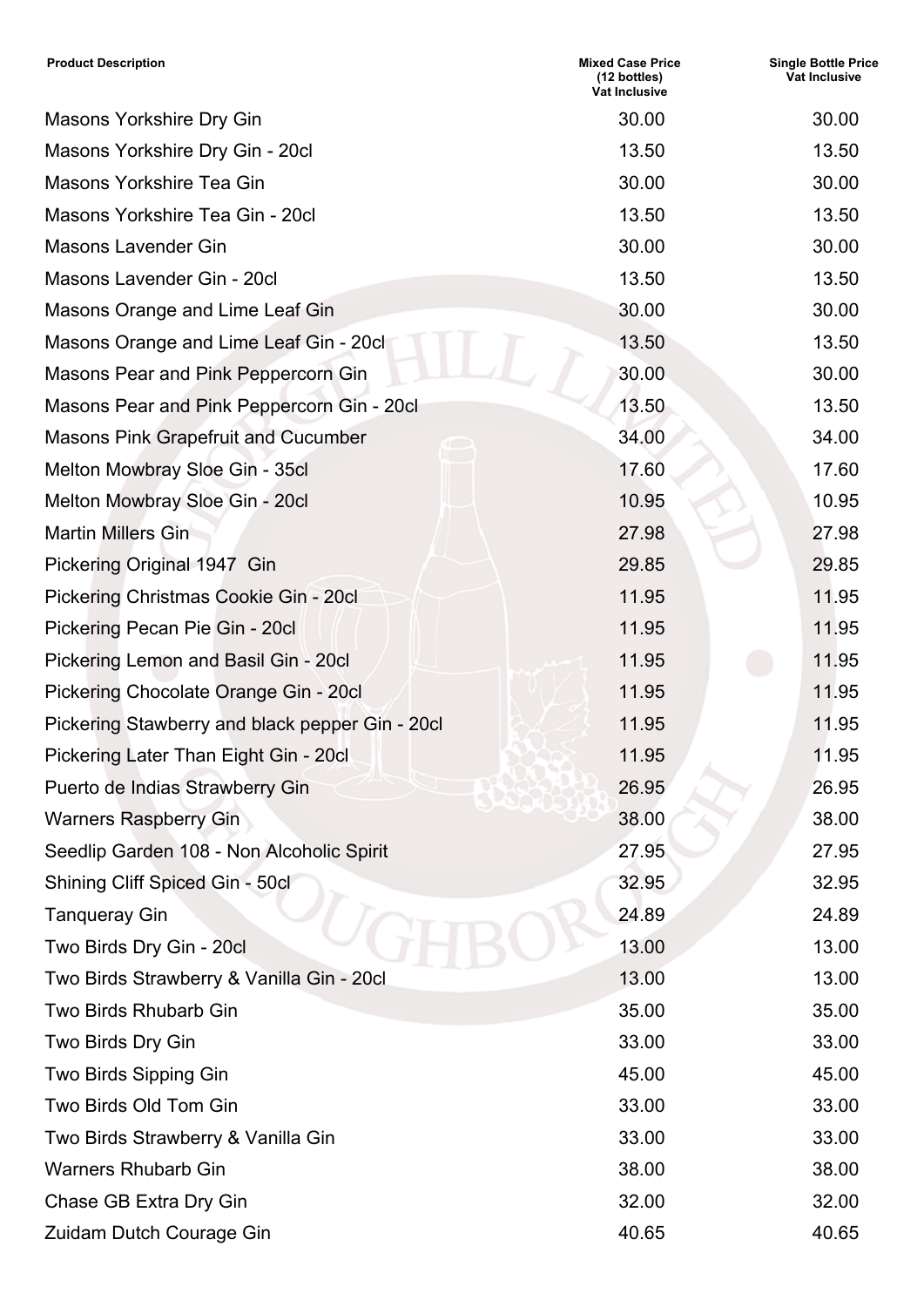| <b>Product Description</b>                            | <b>Mixed Case Price</b><br>(12 bottles)<br><b>Vat Inclusive</b> | <b>Single Bottle Price</b><br>Vat Inclusive |
|-------------------------------------------------------|-----------------------------------------------------------------|---------------------------------------------|
| <b>Liqueurs</b>                                       |                                                                 |                                             |
| Melton Mowbray Gin and Damson Liqueur - 35cl          | 17.60                                                           | 17.60                                       |
| Melton Mowbray Gin and Damson Liqueur - 20cl          | 9.98                                                            | 9.98                                        |
| <b>Briottet Creme d'Abricot (Apricot)</b>             | 26.95                                                           | 26.95                                       |
| <b>Atholl Brose Liqueur</b>                           | 22.25                                                           | 22.25                                       |
| Baileys Irish Cream - often to order                  | 16.98                                                           | 16.98                                       |
| <b>Briottet Creme de Banane</b>                       | 26.95                                                           | 26.95                                       |
| <b>Briottet Blue Curacao</b>                          | 26.95                                                           | 26.95                                       |
| <b>Briottet Creme de Cacao BROWN</b>                  | 26.95                                                           | 26.95                                       |
| <b>Briottet Creme de Cacao WHITE</b>                  | 26.95                                                           | 26.95                                       |
| Berneroy Calvados No5 Fine - 35cl                     | 19.95                                                           | 19.95                                       |
| Berneroy Calvados No25 XO                             | 58.95                                                           | 58.95                                       |
| Henry de Querville Calvados 2yo                       | 37.50                                                           | 37.50                                       |
| <b>Briottet Fleur de Sel (Salted Caramel)</b>         | 28.55                                                           | 28.55                                       |
| Briottet Creme de Cassis Dijon 15                     | 18.95                                                           | 18.95                                       |
| <b>British Cassis - 20cl</b>                          | 12.95                                                           | 12.95                                       |
| Briottet Liqueur de Cassis de Dijon 20                | 23.80                                                           | 23.80                                       |
| Chambord                                              | 26.12                                                           | 27.49                                       |
| <b>Chartreuse Yellow</b>                              | 44.50                                                           | 44.50                                       |
| <b>Chartreuse Green</b>                               | 49.85                                                           | 49.85                                       |
| <b>Briottet Coco Liqueur (Coconut)</b>                | 23.80                                                           | 23.80                                       |
| Cointreau                                             | 24.98                                                           | 24.98                                       |
| Edinburgh Rhubarb and Ginger Gin Liqueur - 50cl       | 16.95                                                           | 16.95                                       |
| Edinburgh Pommegranate and Rose Gin Liq - 50cl        | 16.95                                                           | 16.95                                       |
| Edinburgh Mulled Wine Liqueurs - 50cl                 | 16.95                                                           | 16.95                                       |
| Briottet Fleur de Sureau (Elderflower)                | 29.98                                                           | 29.98                                       |
| <b>Chase Elderflower Liqueur</b>                      | 19.94                                                           | 19.94                                       |
| Bepi Tosolini - EXPRE Coffee Liqueur                  | 30.15                                                           | 32.95                                       |
| Briottet Creme de Figue (Fig)                         | 26.95                                                           | 26.95                                       |
| Briottet Creme de Fraise des Bois (Wild Strawberries) | 23.45                                                           | 23.45                                       |
| Bepi Tosolini Fragola                                 | 34.98                                                           | 34.98                                       |
| Briottet Creme de Framboise (Raspberry)               | 23.95                                                           | 23.95                                       |
| Grand Marnier - 70cl - often to order                 | 29.98                                                           | 29.98                                       |
| Bepi Tosolini Grappa I Legni Rovere                   | 49.65                                                           | 49.65                                       |
| Bepi Tosolini Grappa di Pinot                         | 37.50                                                           | 37.50                                       |
| Bepi Tosolini Grappa di Prosecco                      | 37.50                                                           | 37.50                                       |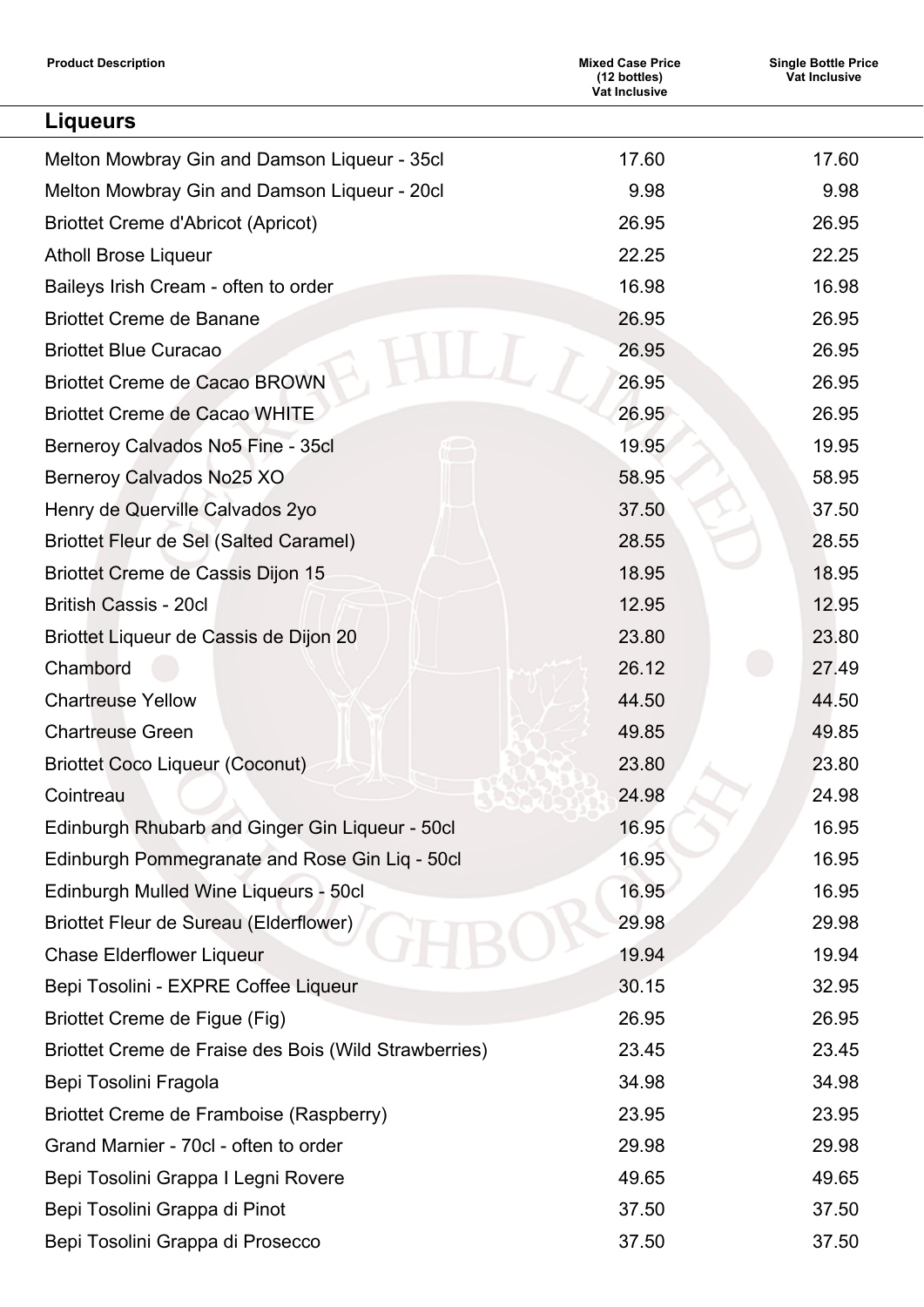| <b>Product Description</b>                          | <b>Mixed Case Price</b><br>(12 bottles)<br><b>Vat Inclusive</b> | <b>Single Bottle Price</b><br>Vat Inclusive |
|-----------------------------------------------------|-----------------------------------------------------------------|---------------------------------------------|
| Bepi Tosolini Grappa di Moscato                     | 37.50                                                           | 37.50                                       |
| Bepi Tosolini Grappa di Chardonnay                  | 37.50                                                           | 37.50                                       |
| <b>KALANI Coconut Rum Liqueur</b>                   | 21.50                                                           | 21.50                                       |
| Kilchoman BRAMBLE Liqueur                           | 21.50                                                           | 21.50                                       |
| King's Ginger Liqueur - 50cl                        | 26.50                                                           | 26.50                                       |
| Luxardo Kirsch de Cuisine - 50cl                    | 17.99                                                           | 17.99                                       |
| Wolfschmidt Kummel - 50cl                           | 23.95                                                           | 23.95                                       |
| Bepi Tosolini Limoncello                            | 27.98                                                           | 27.98                                       |
| <b>Briottet Lychee liqueur</b>                      | 23.45                                                           | 23.45                                       |
| <b>Mandarine Napoleon</b>                           | 32.75                                                           | 32.75                                       |
| Briottet Marasquin (Maraschino)                     | 27.98                                                           | 27.98                                       |
| Melton Mowbray Vodka and Blackb Liq - 35cl          | 17.60                                                           | 17.60                                       |
| Melton Mowbray Vodka and Blackb Liq - 20cl          | 10.95                                                           | 10.95                                       |
| Melton Mowbray Whisky and Wild Dam Liq -35cl        | 17.60                                                           | 17.60                                       |
| Melton Mowbray Whisky and Wild Dam Liq -20cl        | 10.95                                                           | 10.95                                       |
| Melton Mowbray Gin and Raspb Liq - 35cl             | 17.60                                                           | 17.60                                       |
| Melton Mowbray Gin and Rasp Liq - 20cl              | 10.95                                                           | 10.95                                       |
| Melton Mowbray Vodka and Strawb Liq - 35cl          | 17.60                                                           | 17.60                                       |
| Melton Mowbray Vodka and Strawb Liq - 20cl          | 10.95                                                           | 10.95                                       |
| Melton Mowbray Vodka and Elderfl Liq - 20cl         | 10.95                                                           | 10.95                                       |
| Melton Mowbray Vodka and Elderf Liq - 35cl          | 17.60                                                           | 17.60                                       |
| <b>Briottet Liqueur de Menthe VERTE</b>             | 23.45                                                           | 23.45                                       |
| <b>Briottet Liqueur de Menthe BLANC</b>             | 26.65                                                           | 26.65                                       |
| Bepi Tosolini Most de Uva Miste                     | 64.95                                                           | 64.95                                       |
| Mozart White Chocolate Liqueur - 50cl               | 18.85                                                           | 18.85                                       |
| Mozart Dark Chocolate Liqueur - 50cl                | 18.85                                                           | 18.85                                       |
| Mozart GOLD Chocolate Liqueur 50cl                  | 16.95                                                           | 16.95                                       |
| Briottet Creme de Mure (blackberry)                 | 23.45                                                           | 23.45                                       |
| Briottet Creme de Myrtille (Blueberry)              | 25.85                                                           | 25.85                                       |
| Old Pultney STROMA whisky liqueur - 50cl            | 24.85                                                           | 24.85                                       |
| <b>Briottet Orange Curacao 35%</b>                  | 31.25                                                           | 31.25                                       |
| <b>Briottet Pamplemousse Rose (Pink Grapefruit)</b> | 25.85                                                           | 25.85                                       |
| Luxardo Black Sambuca                               | 23.35                                                           | 23.35                                       |
| <b>Briottet Passionfruit Liqueur</b>                | 23.45                                                           | 23.45                                       |
| Blend No.4 Passionfruit Liqueur 15% - Sp order      | 14.82                                                           | 14.82                                       |
| Briottet Creme De Peche (Peach)                     | 23.96                                                           | 23.96                                       |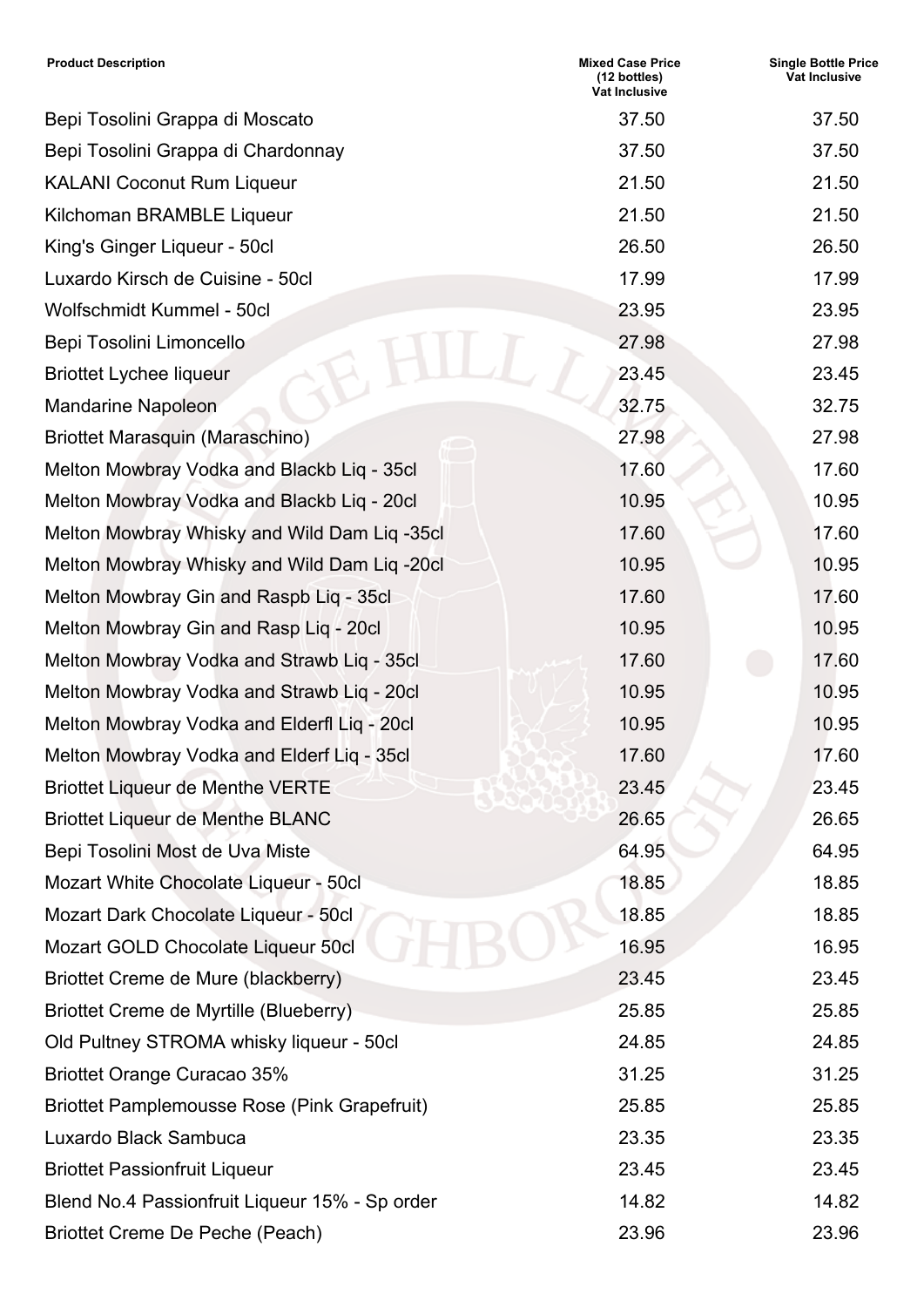| <b>Product Description</b>                   | <b>Mixed Case Price</b><br>(12 bottles)<br>Vat Inclusive | <b>Single Bottle Price</b><br><b>Vat Inclusive</b> |
|----------------------------------------------|----------------------------------------------------------|----------------------------------------------------|
| <b>Pickering Pink Grapefruit Gin Liqueur</b> | 19.98                                                    | 19.98                                              |
| <b>Briottet Poire William - 25%</b>          | 39.50                                                    | 39.50                                              |
| <b>Ponche Caballero</b>                      | 19.58                                                    | 21.75                                              |
| Mozart Pumpkin Spice - 50cl                  | 18.85                                                    | 18.85                                              |
| <b>Briottet Rhubarbe</b>                     | 23.45                                                    | 23.45                                              |
| <b>Briottet Rose</b>                         | 23.45                                                    | 23.45                                              |
| Bepi Tosolini - Saliza Amaretto              | 31.85                                                    | 31.85                                              |
| Luxardo Sambuca                              | 19.98                                                    | 19.98                                              |
| <b>Stag's Breath Liqueur</b>                 | 17.98                                                    | 17.98                                              |
| <b>Strega</b>                                | 38.89                                                    | 38.89                                              |
| <b>Briottet Triple Sec 40%</b>               | 32.95                                                    | 32.95                                              |
| <b>Briottet Liqueur de Violette</b>          | 23.45                                                    | 23.45                                              |
| <b>Madeira</b>                               |                                                          |                                                    |
| H & H 'Special Dry' Madeira 3yo              | 13.95                                                    | 13.95                                              |
| H & H 'Finest Full Rich' Madeira 5yo - 50cl  | 12.95                                                    | 12.95                                              |
| H & H 'Medium Rich' Madeira 3yo              | 13.95                                                    | 13.95                                              |
| H & H 'Rich' Madeira 3yo                     | 13.95                                                    | 13.95                                              |
| <b>Malt Whisky</b>                           |                                                          |                                                    |
| AnCnoc Malt 12yo                             | 37.66                                                    | 37.66                                              |
| Ardmore 1998 - G&M Distillery label          | 99.98                                                    | 99.98                                              |
| Ardbeg 10yo                                  | 47.95                                                    | 47.95                                              |
| <b>Arran Malt Sauternes Finish</b>           | 49.98                                                    | 49.98                                              |
| Arran 10yo                                   | 39.97                                                    | 39.97                                              |
| <b>Arran Malt Amarone Finish</b>             | 49.98                                                    | 49.98                                              |
| <b>Arran Malt Port Finish</b>                | 49.98                                                    | 49.98                                              |
| Auchentoshan 12 Year                         | 47.49                                                    | 47.49                                              |
| Auchentoshan Triplewood                      | 53.75                                                    | 53.75                                              |
| Aultmore 10 yr - Discovery Range             | 53.00                                                    | 53.00                                              |
| Balvenie 12yo Doublewood                     | 47.60                                                    | 47.60                                              |
| Benromach Organic - Speyside - CHECK PRICE   | 48.95                                                    | 48.95                                              |
| Benromach 10yo                               | 39.98                                                    | 39.98                                              |
| <b>Benromach Peat Smoke</b>                  | 48.95                                                    | 48.95                                              |
| Benromach 15yo                               | 69.98                                                    | 69.98                                              |
| Benromach - Chat Cissac Finish 2010          | 49.98                                                    | 49.98                                              |
| Benromach 21yr - bott 2020                   | 135.00                                                   | 135.00                                             |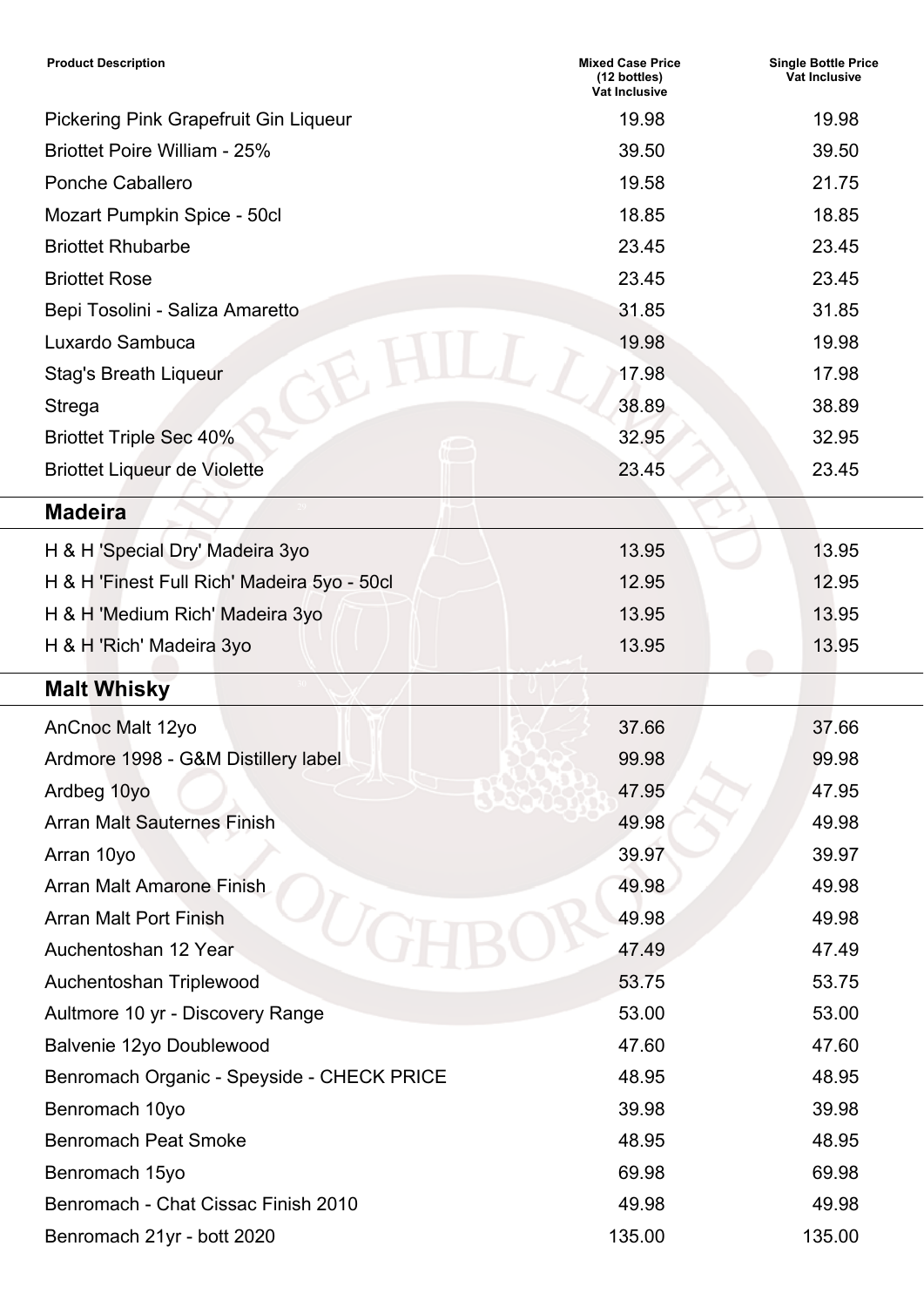| <b>Product Description</b>                           | <b>Mixed Case Price</b><br>(12 bottles)<br><b>Vat Inclusive</b> | <b>Single Bottle Price</b><br>Vat Inclusive |
|------------------------------------------------------|-----------------------------------------------------------------|---------------------------------------------|
| <b>Benromach Cara Gold Limited Edition</b>           | 48.95                                                           | 48.95                                       |
| Bowmore 12yo                                         | 46.75                                                           | 46.75                                       |
| Rare Old Brora 1982 - G&M Bottling                   | 1100.00                                                         | 1100.00                                     |
| Bruichladdich Octomore 9.3 - Islay Barley            | 176.50                                                          | 176.50                                      |
| <b>Bruichladdich Classic Laddie</b>                  | 47.60                                                           | 47.60                                       |
| Bunnahabhain 12yo                                    | 46.95                                                           | 46.95                                       |
| <b>Campbeltown Loch Blended Malt</b>                 | 49.85                                                           | 49.85                                       |
| Caol Ila 13yo - Discovery range                      | 52.85                                                           | 52.85                                       |
| Compass Box SPICE TREE - all malt blend              | 56.98                                                           | 56.98                                       |
| Cragganmore 12yo                                     | 45.89                                                           | 45.89                                       |
| Dalwhinnie 15yo - Highland                           | 46.98                                                           | 46.98                                       |
| Edradour 10yo                                        | 47.85                                                           | 47.85                                       |
| Finlaggan REd Wine Cask - Special offer              | 47.95                                                           | 47.95                                       |
| <b>Glen Grant 10 Year</b>                            | 38.50                                                           | 38.50                                       |
| Glen Grant 12 year                                   | 52.50                                                           | 52.50                                       |
| Glen Spey 2009 - Rotie finish - SPECIAL ORDER        | 76.50                                                           | 76.50                                       |
| Glenallachie 2008 - Independent Exclusive - bot 2021 | 67.50                                                           | 67.50                                       |
| Glengoyne 10yo                                       | 38.94                                                           | 38.94                                       |
| Glenfarclas 10yo                                     | 42.00                                                           | 42.00                                       |
| Glentauchers 2004 - G&M Distillery Labels            | 58.95                                                           | 58.95                                       |
| <b>Glenturret Triple Wood</b>                        | 43.50                                                           | 43.50                                       |
| Glenfarclas 105 - cask strength                      | 59.85                                                           | 59.85                                       |
| Glenfiddich 21yo                                     | 134.95                                                          | 134.95                                      |
| Hakushu Distillers Reserve - Japan                   | 74.50                                                           | 74.50                                       |
| Hatozaki Japanese PURE Malt Whisky                   | 55.60                                                           | 55.60                                       |
| Springbank Hazelburn 10yo                            | 53.95                                                           | 53.95                                       |
| Ileach 8yo                                           | 38.98                                                           | 38.98                                       |
| <b>Islay Storm</b>                                   | 31.50                                                           | 31.50                                       |
| Jura 12yr                                            | 38.50                                                           | 38.50                                       |
| Lagavulin 8yr - Islay                                | 64.79                                                           | 64.79                                       |
| Ledaig 12yr - Discovery Range - Mull                 | 52.00                                                           | 52.00                                       |
| Ledaig 10 yr - Mull                                  | 44.75                                                           | 44.75                                       |
| Linkwood 15yo - Distillery Labels                    | 79.98                                                           | 79.98                                       |
| <b>Loch Lomond Original</b>                          | 27.50                                                           | 27.50                                       |
| Longmorn 2005 - Distillery Labels                    | 72.00                                                           | 72.00                                       |
| Longrow No Age 46% - allocated                       | 53.95                                                           | 53.95                                       |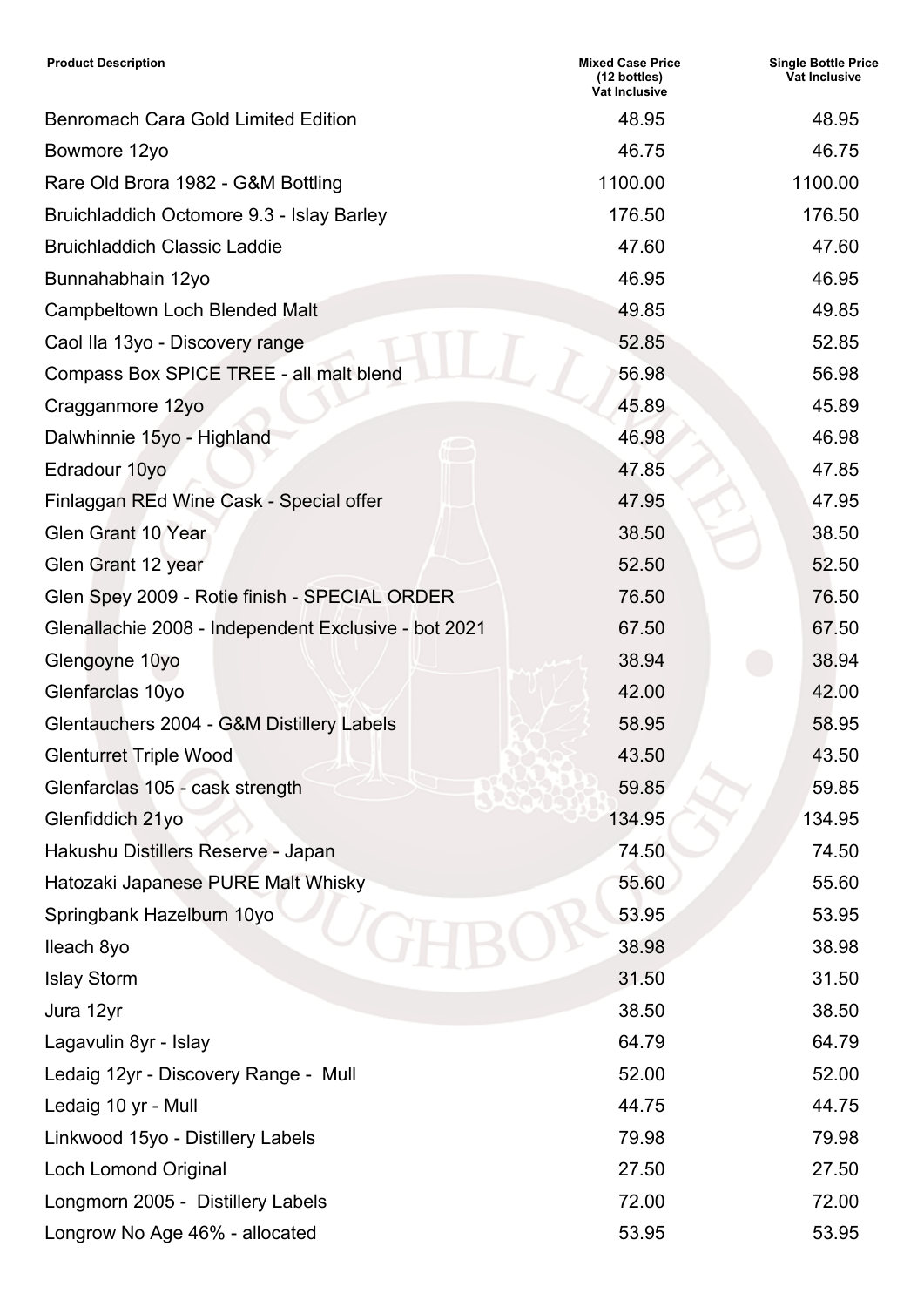| <b>Product Description</b>                               | <b>Mixed Case Price</b><br>(12 bottles)<br><b>Vat Inclusive</b> | <b>Single Bottle Price</b><br>Vat Inclusive |
|----------------------------------------------------------|-----------------------------------------------------------------|---------------------------------------------|
| Mackmyra Bjorksav - oak with birch sap                   | 62.00                                                           | 62.00                                       |
| Mackmyra Svensk Rok - American Oak                       | 62.50                                                           | 62.50                                       |
| Mackmyra Brukswhisky                                     | 44.95                                                           | 44.95                                       |
| Mackmyra Svensk Rok - 50cl                               | 54.60                                                           | 54.60                                       |
| Mackmyra Stjarnrok - smokey-sherried-cloudberry          | 62.00                                                           | 62.00                                       |
| Mackmyra Scorpions - cherry wine cask                    | 62.00                                                           | 62.00                                       |
| Mackmyra MACK                                            | 36.95                                                           | 36.95                                       |
| Mackmyra Intelligens 2                                   | 62.00                                                           | 62.00                                       |
| Mackmyra Svensk Ek                                       | 48.60                                                           | 48.60                                       |
| Miltonduff 10yo - Discovery Range                        | 52.50                                                           | 52.50                                       |
| Mortlach 15yo - Distillery labels                        | 79.98                                                           | 79.98                                       |
| Mossburn No 25 - Ardmore 10yo - Highland                 | 69.95                                                           | 69.95                                       |
| Old Pulteney 12yo                                        | 35.95                                                           | 35.95                                       |
| <b>Penderyn Peated</b>                                   | 44.50                                                           | 44.50                                       |
| Penderyn Legend                                          | 33.95                                                           | 33.95                                       |
| Poit Dhubh Malt 21yr - Special Order                     | 69.00                                                           | 69.00                                       |
| <b>Bruichladdich Port Charlotte</b>                      | 57.90                                                           | 57.90                                       |
| O Cathain 8yo Irish Malt                                 | 35.95                                                           | 35.95                                       |
| <b>Arran Robert Burns Malt</b>                           | 37.95                                                           | 37.95                                       |
| Royal Lochnagar 12yo                                     | 45.60                                                           | 45.60                                       |
| Royal Brackla 16yo                                       | 94.65                                                           | 94.65                                       |
| Talisker 10yo - Skye - SEE PRICE EACH TIME               | 45.50                                                           | 45.50                                       |
| Tamnavulin Double Cask - Speyside                        | 37.50                                                           | 37.50                                       |
| <b>Teeling Single Malt</b>                               | 49.98                                                           | 49.98                                       |
| Tobermory 12 yr - Mull                                   | 47.50                                                           | 47.50                                       |
| Tomatin 2009 - Distillery Range                          | 51.00                                                           | 51.00                                       |
| <b>Tomatin Legacy Malt</b>                               | 28.50                                                           | 28.50                                       |
| Torabhaig 'Allt Gleann' - Father's Day special - £10 OFF | 46.40                                                           | 46.40                                       |
| <b>Tullibardine Sovereign</b>                            | 39.50                                                           | 39.50                                       |
| <b>Tullibardine 225 Sauternes Finish</b>                 | 44.85                                                           | 44.85                                       |
| Tullibardine 228 Burgundy Finish                         | 44.85                                                           | 44.85                                       |
| Tullibardine 25 year                                     | 159.60                                                          | 159.60                                      |
| Waterford Lakefield 1.1 - restricted sale                | 74.88                                                           | 74.88                                       |
| Waterford Grattansbrook 1.1 - restricted sale            | 74.88                                                           | 74.88                                       |
| Waterford Bayymorgan 1.2 - restricted sale               | 74.88                                                           | 74.88                                       |
| Wemyss 'Gardeners' Biscuit Bake - Linkwood 18yo          | 86.50                                                           | 86.50                                       |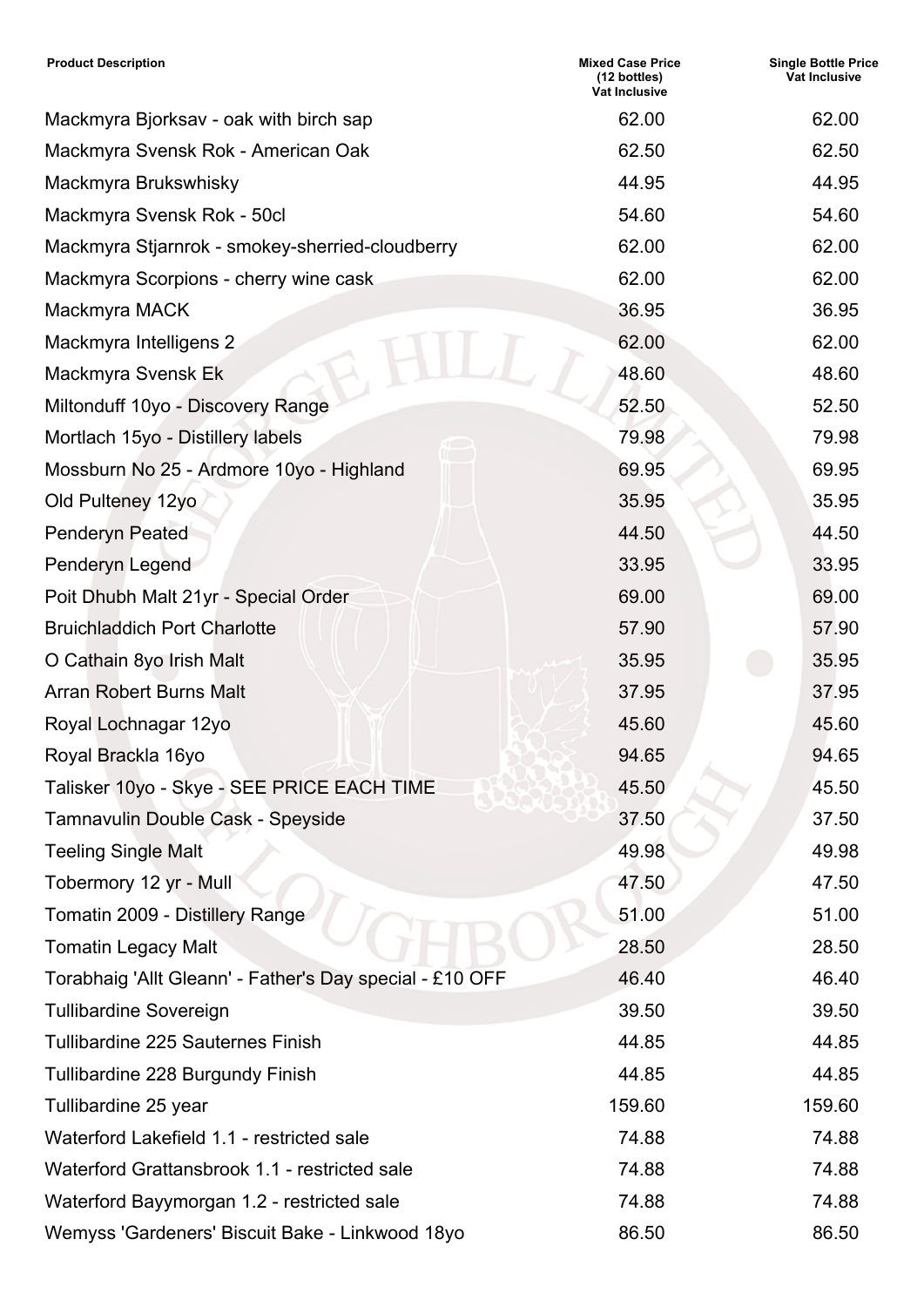| <b>Product Description</b>                                | <b>Mixed Case Price</b><br>$(12 \text{ bottles})$<br><b>Vat Inclusive</b> | <b>Single Bottle Price</b><br>Vat Inclusive |
|-----------------------------------------------------------|---------------------------------------------------------------------------|---------------------------------------------|
| Wemyss 'Caramel Panna Cotta' - Benrinners 17yo            | 93.96                                                                     | 93.96                                       |
| Wemyss 'Spiced Gumdrops' - Dailuaine 17yo                 | 95.75                                                                     | 95.75                                       |
| Wire Works Derbyshire - 3rd = Small Batch - 7th June 2022 | 62.50                                                                     | 62.50                                       |
| Monkey Shoulder - Blended Malt                            | 32.75                                                                     | 32.75                                       |
| Yellow Spot 12yo                                          | 75.98                                                                     | 75.98                                       |

### **Port**

| Ramos Pinto Adriano White Reserva Port            | 17.05 | 17.95 |
|---------------------------------------------------|-------|-------|
| Warres Quinta de Cavadinha 2005                   | 34.68 | 36.50 |
| Cockburn's 2011                                   | 49.38 | 51.98 |
| Ramos Pinto Collector Reserva Port                | 15.68 | 16.50 |
| <b>Croft Pink Port</b>                            | 11.16 | 11.75 |
| Croft Quinta da Roeda 2004                        | 24.56 | 25.85 |
| <b>Croft 2000</b>                                 | 70.68 | 70.68 |
| <b>Croft 2011</b>                                 | 48.45 | 51.00 |
| Croft 430th Anniversary - Ruby Port               | 15.68 | 16.50 |
| Delaforce 2000                                    | 54.50 | 54.50 |
| Ramos Pinto Quinta de Ervamoira 10yo Tawny        | 29.98 | 29.98 |
| Fonseca 10yo Tawny - 50cl                         | 18.29 | 19.25 |
| <b>Fonseca LBV</b>                                | 18.60 | 18.60 |
| Fonseca Guimaraens 2004-2008                      | 30.40 | 32.00 |
| Fonseca 10yo Tawny - 75cl wjem sold 75cl finished | 21.65 | 21.65 |
| Fonseca 20yo Tawny                                | 40.38 | 42.50 |
| Fonseca Bin 27 Port - Gift Tin                    | 14.20 | 14.95 |
| <b>Fonseca Siroco White Port</b>                  | 18.00 | 18.95 |
| Fonseca Terra Prima Organic Port                  | 18.00 | 18.95 |
| Graham's 2011 - en primeur - DPD price            | 53.59 | 61.20 |
| Kopke 10yo White - HALF BOTTLE Gift Box           | 21.47 | 22.60 |
| Krohn LBV                                         | 16.63 | 17.50 |
| Krohn Tawny                                       | 12.59 | 13.25 |
| Krohn Lagrima White Port                          | 16.10 | 16.95 |
| Krohn Colheita 1999- in wood box                  | 28.45 | 29.95 |
| <b>Ramos Pinto LBV</b>                            | 20.24 | 21.30 |
| Martinez port 1987 SPECIAL ORDER                  | 75.00 | 75.00 |
| Niepoort 2007                                     | 69.50 | 69.50 |
| Quinta de la Rosa 10yo Tawny                      | 23.61 | 24.85 |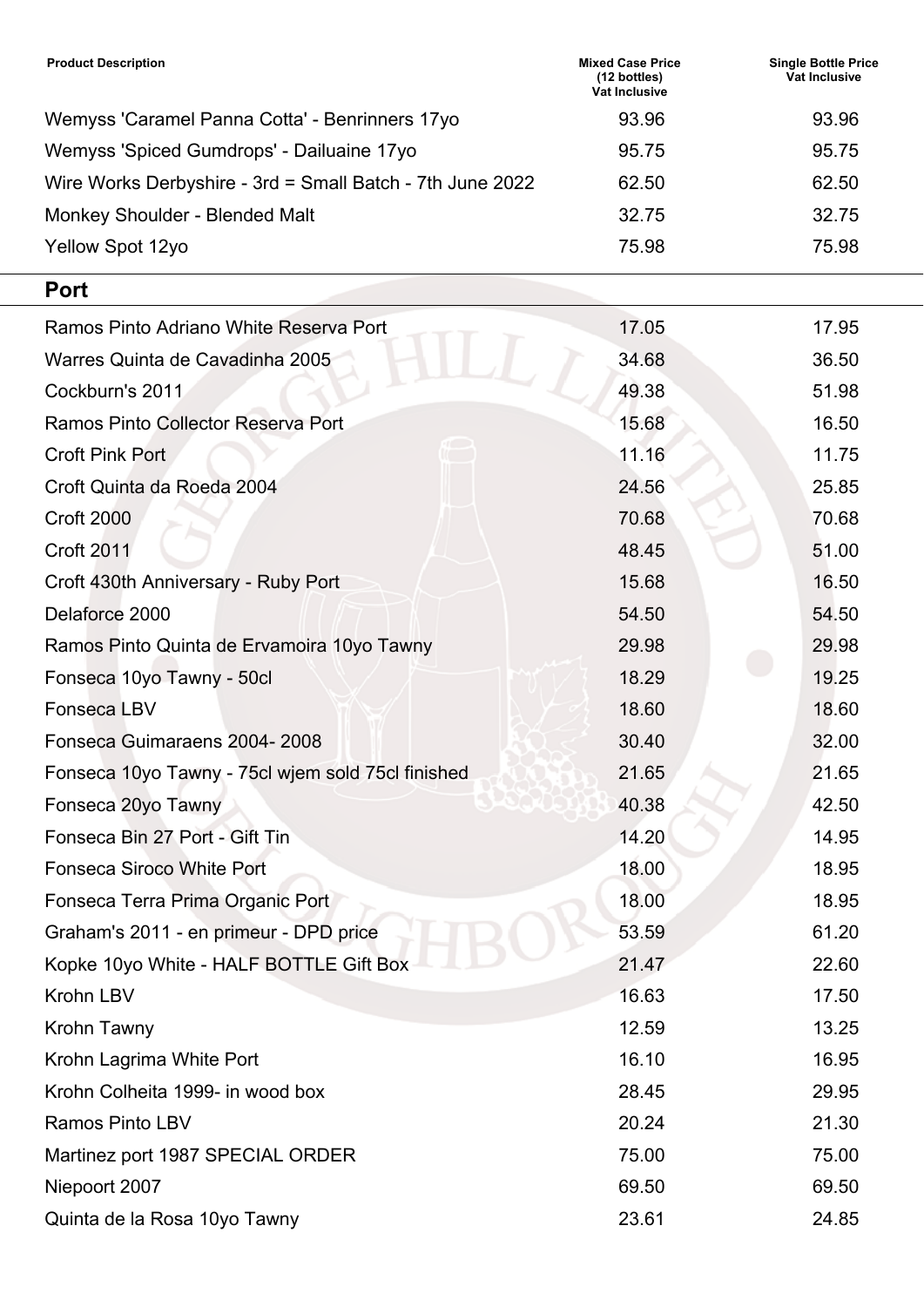| <b>Product Description</b>                      | <b>Mixed Case Price</b><br>(12 bottles)<br><b>Vat Inclusive</b> | <b>Single Bottle Price</b><br><b>Vat Inclusive</b> |
|-------------------------------------------------|-----------------------------------------------------------------|----------------------------------------------------|
| Ramos Pinto 1997                                | 56.52                                                           | 59.50                                              |
| Ramos Pinto 2003 - if available                 | 50.78                                                           | 56.42                                              |
| Smith Woodhouse 1997 Vintage Port               | 53.58                                                           | 56.40                                              |
| Taylor's 2007                                   | 68.86                                                           | 68.86                                              |
| <b>Taylors Tawny Reserve Historic Edition</b>   | 28.03                                                           | 29.50                                              |
| Taylor's 2000                                   | 76.50                                                           | 76.50                                              |
| <b>Croft Triple Crown Port</b>                  | 12.11                                                           | 12.75                                              |
| Taylor's Quinta de Vargellas 2012-2013          | 31.83                                                           | 33.50                                              |
| Quinta de Vesuvio 2007 - if available           | 59.98                                                           | 59.98                                              |
| Quinta do Vesuvio 2011 - en primeur - DPD price | 52.11                                                           | 58.60                                              |
| Warre's LBV 2008 - gift box                     | 24.23                                                           | 25.50                                              |
| <b>Warre's 1997</b>                             | 53.58                                                           | 56.40                                              |
| Warre's 2011                                    | 80.75                                                           | 85.00                                              |
| <b>Rum</b>                                      |                                                                 |                                                    |
| <b>Bacardi White Rum</b>                        | 18.54                                                           | 18.54                                              |
| Doorlys 3yo White                               | 31.60                                                           | 31.60                                              |
| Doorlys 5yo Gold                                | 32.50                                                           | 32.50                                              |
| Doorlys 14yo                                    | 76.60                                                           | 76.60                                              |
| Doorlys XO - now 43%                            | 42.60                                                           | 42.60                                              |
| El Dorado 15yo                                  | 54.90                                                           | 54.90                                              |
| El Dorado 12yo - Guyana                         | 39.80                                                           | 39.80                                              |
| <b>Foursquare Spiced Rum</b>                    | 33.50                                                           | 33.50                                              |
| Foursquare 2007 - Cask Strength SOLD OUT        | 63.50                                                           | 63.50                                              |
| Foursquare Indelible - allocated                | 74.59                                                           | 74.59                                              |
| <b>Gosling's Black Seal Rum</b>                 | 27.95                                                           | 27.95                                              |
| <b>Goslings Gold Seal Rum</b>                   | 27.90                                                           | 27.90                                              |
| Havana Club 7yo                                 | 28.49                                                           | 28.49                                              |
| Havana Club Especial - golden                   | 21.50                                                           | 21.50                                              |
| Havana Club 3yo                                 | 21.49                                                           | 21.49                                              |
| Kraken Black Spiced Rum                         | 26.98                                                           | 26.98                                              |
| Matusalem 15yo                                  | 38.45                                                           | 38.45                                              |
| Mezan PANAMA 2010                               | 54.88                                                           | 54.88                                              |
| Mezan TRINIDAD 2009                             | 59.68                                                           | 59.68                                              |
| Mezan JAMAICA 2005 - this vintage only          | 51.50                                                           | 51.50                                              |
| Mezan BELIZE 2008                               | 56.00                                                           | 56.00                                              |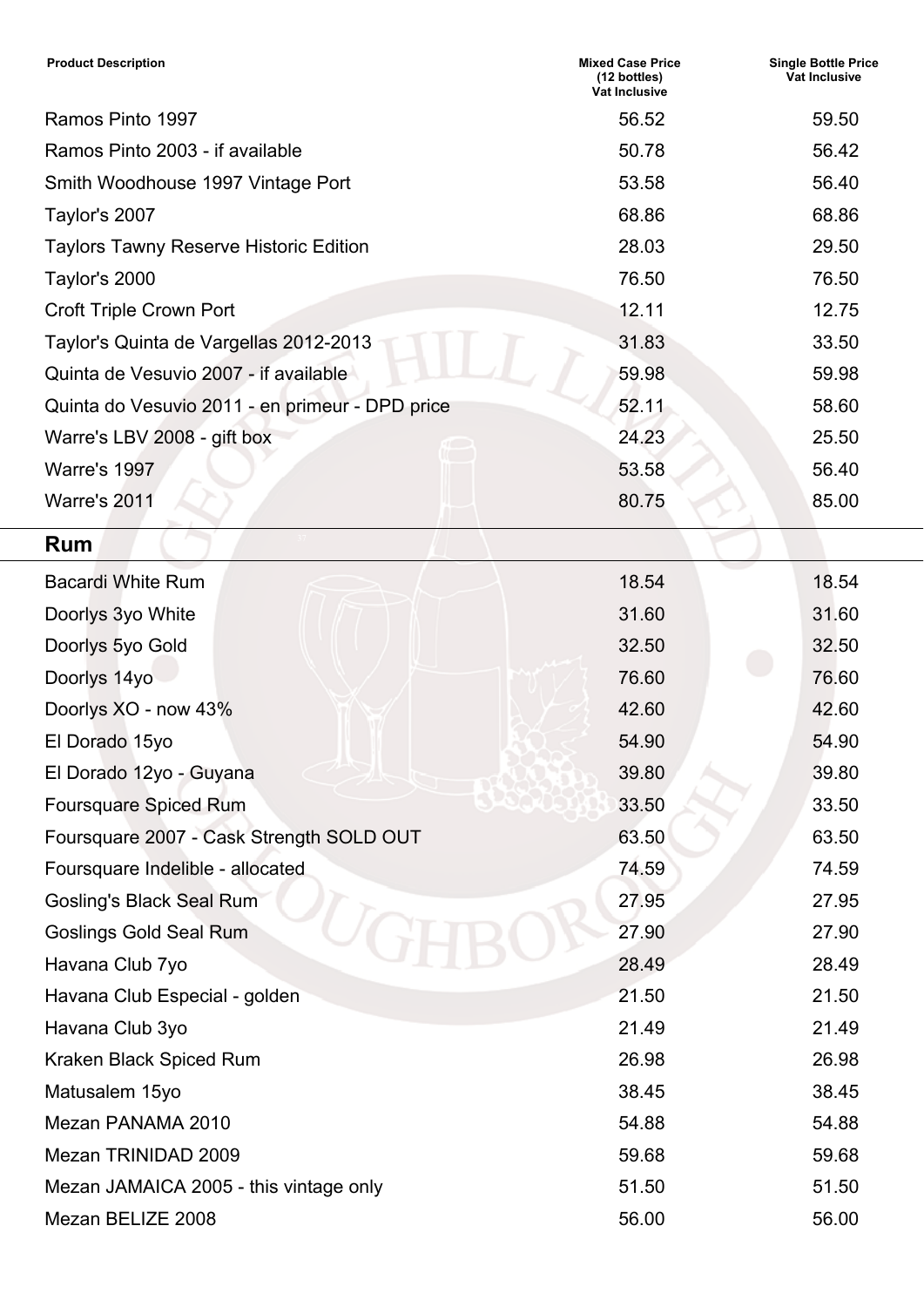| <b>Product Description</b>                              | <b>Mixed Case Price</b><br>(12 bottles)<br>Vat Inclusive | <b>Single Bottle Price</b><br>Vat Inclusive |
|---------------------------------------------------------|----------------------------------------------------------|---------------------------------------------|
| Mezan Jamaican Barrique XO                              | 39.99                                                    | 39.99                                       |
| Myers Rum - 70cl                                        | 25.65                                                    | 25.65                                       |
| Pusser's Gunpowder Rum 54%                              | 39.98                                                    | 39.98                                       |
| Foursquare The Real McCoy 12yo Distillers Proof 46%     | 72.00                                                    | 72.00                                       |
| Seales 10yo                                             | 52.98                                                    | 52.98                                       |
| Wood's 100 Old Navy Rum                                 | 28.50                                                    | 28.50                                       |
| <b>Sherry</b>                                           |                                                          |                                             |
| Barbadillo Amontillado                                  | 11.16                                                    | 11.75                                       |
| Emilio Lustau, Almacenista Amontillado - 50cl           | 31.59                                                    | 33.25                                       |
| <b>Barbadillo Cream</b>                                 | 11.16                                                    | 11.75                                       |
| Solear Manzanilla - 37.5cl                              | 6.53                                                     | 7.25                                        |
| Emilio Lustau, Don Nuno Dry Oloroso                     | 18.98                                                    | 19.98                                       |
| Emilio Lustau 'Emilin' Moscatel - 37.5cl - STOCK PROBLE | 11.31                                                    | 11.90                                       |
| <b>Barbadillo Fino de Sanlucar</b>                      | 10.31                                                    | 10.85                                       |
| La Gitana Manzanilla - 50cl                             | 9.98                                                     | 10.50                                       |
| La Gitana 'En Rama' Manzanilla unfiltered - 2020        | 17.50                                                    | 17.50                                       |
| Emilio Lustau, Los Arcos Dry Amontillado                | 18.98                                                    | 19.98                                       |
| Barbadillo Manzanilla de Sanlucar                       | 10.31                                                    | 10.85                                       |
| Emilio Lustau, Almacenista Manzanilla Pasada - 50cl     | 27.50                                                    | 28.95                                       |
| Emilio Lustau Old East India Solera 50cl                | 16.58                                                    | 17.45                                       |
| Emilio Lustau, Almacenista Oloroso - 50cl               | 23.27                                                    | 24.49                                       |
| Emilio Lustau 'Almacenista' Palo Cortado - 50cl         | 28.45                                                    | 29.95                                       |
| Emilio Lustau, San Emilio PX                            | 25.18                                                    | 26.50                                       |
| Emilio Lustau San Emilio PX - 37.5cl                    | 13.28                                                    | 13.98                                       |
| Emilio Lustau, Puerto Fino Fino                         | 18.98                                                    | 19.98                                       |
| Emilio Lustau, Puerto Fino Fino - 37.5cl                | 10.93                                                    | 11.50                                       |
| <b>Various Other Spirits</b>                            |                                                          |                                             |
| Jagermeister                                            | 22.50                                                    | 22.50                                       |
| Aalborg Akvavit Jubilaems                               | 33.98                                                    | 33.98                                       |
| Aalborg Akvavit Taffel                                  | 29.60                                                    | 29.60                                       |
| La Fee Absinthe - 53%                                   | 47.98                                                    | 47.98                                       |
| La Fee Parisienne Absinthe - 68%                        | 49.98                                                    | 49.98                                       |
| Two Birds Absinthe - 20cl                               | 20.00                                                    | 20.00                                       |
| Berentzen Apple Schnapps - Apflekorn                    | 14.59                                                    | 14.59                                       |
| Arette Tequila Blanco                                   | 29.85                                                    | 29.85                                       |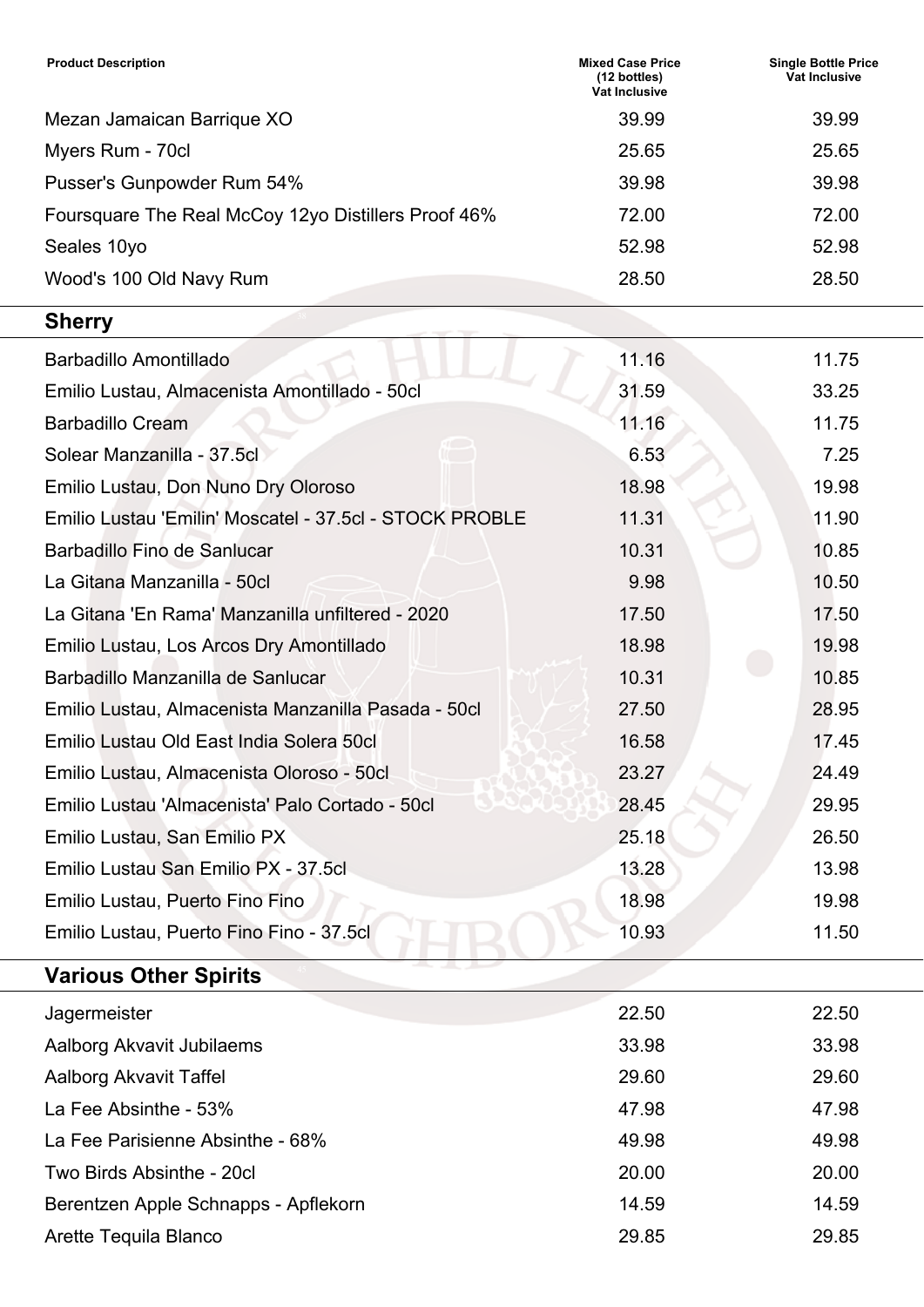| <b>Product Description</b>                 | <b>Mixed Case Price</b><br>(12 bottles)<br>Vat Inclusive | <b>Single Bottle Price</b><br><b>Vat Inclusive</b> |
|--------------------------------------------|----------------------------------------------------------|----------------------------------------------------|
| Arette Blanco - 1 litre bottle             | 42.65                                                    | 42.65                                              |
| <b>PITU Cachaca</b>                        | 24.70                                                    | 24.70                                              |
| Gammel Dansk - German Bitters style        | 29.85                                                    | 29.85                                              |
| Lunazul Tequila Blanco                     | 36.95                                                    | 36.95                                              |
| Monte Alban Tequila Mezcal                 | 29.95                                                    | 29.95                                              |
| Ouzo 12                                    | 20.78                                                    | 20.78                                              |
| <b>Patron Silver Tequila</b>               | 49.98                                                    | 49.98                                              |
| Patron Reposado Gold Tequila               | 51.94                                                    | 51.94                                              |
| Pisco Puro Quebranta 1615                  | 39.98                                                    | 39.98                                              |
| Hacienda de Chihuahua Sotol Reposado       | 48.95                                                    | 48.95                                              |
| Hacienda de Chihuahua Sotol PLATA - Silver | 43.50                                                    | 43.50                                              |
|                                            |                                                          |                                                    |

## **Vermouths and Aperitif**

| Aperol                                           | 16.98 | 16.98 |
|--------------------------------------------------|-------|-------|
| <b>Dubonnet</b>                                  | 11.45 | 11.45 |
| <b>Lillet Blanc</b>                              | 19.90 | 19.90 |
| <b>Martini Dry</b>                               | 11.95 | 11.95 |
| <b>Noilly Prat</b>                               | 15.47 | 15.47 |
| <b>Janot Pastis</b>                              | 28.65 | 28.65 |
| Pernod                                           | 21.15 | 21.15 |
| Pimm's No 1                                      | 16.08 | 16.08 |
| Pineau de Charentes Rouge Vieux - Chat Montifaud | 24.68 | 25.98 |
| Pineau de Charentes Blanc - Chat Montifaud       | 21.83 | 22.98 |
| <b>Ricard Pastis</b>                             | 24.97 | 24.97 |
| Fernando de Castilla Vermut                      | 16.18 | 17.98 |

 $\Delta$ 

### **Vodka** <sup>47</sup>

| <b>Belvedere Vodka</b>         | 36.95 | 36.95 |
|--------------------------------|-------|-------|
| Chase English Vodka            | 36.98 | 36.98 |
| <b>Chase Smoked Vodka</b>      | 39.84 | 39.84 |
| Chase Oak Aged Marmalade Vodka | 39.84 | 39.84 |
| <b>Chase Rhubarb Vodka</b>     | 39.84 | 39.84 |
| <b>Crystal Head Vodka</b>      | 49.95 | 49.95 |
| <b>Mamont Vodka</b>            | 43.95 | 43.95 |
| <b>Tofka TOFFEE Vodka</b>      | 19.95 | 19.95 |
| Two Birds English Vodka        | 33.00 | 33.00 |
| Vanilla Vodka - Stolichnaya    | 24.98 | 24.98 |